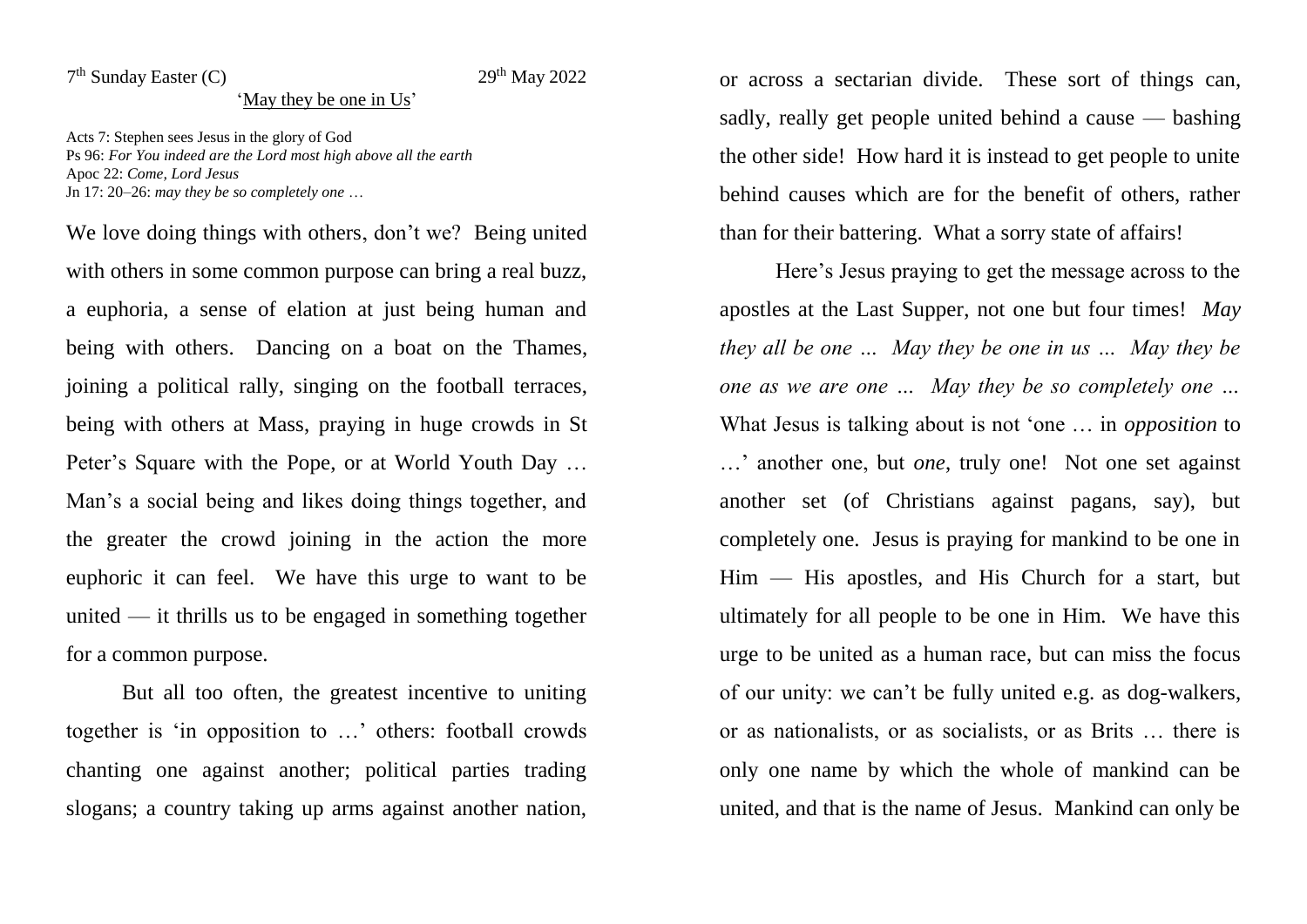one in Jesus — in no-one else; in nothing else. Our urge to be united, and our emotional thrill from seeing and experiencing a large group of people at one has its source in our really being one people in God's sight, one race modelled on God made man, all made to be one in Jesus. There's one world (God's world), one race (the human race), one Lord, and one Spirit who can unite us, the Spirit of Jesus.

It is the *Holy Spirit* whom Jesus promised to send after His Ascension who brings about unity; the Spirit binds the Church together and drives us outward to draw all people into this same communion. The Church is the global village begun: mankind together for God already. God's will is that all people may be in His Church. That's not some arrogant statement about power or defeat of others, but it's about the truth that only in Jesus can mankind ever be united. Christianity is not some sort of a sect, all right for some if they like — it is the *only* way to be fully united to God, as He Himself planned: for He is the one and only God-made-man.

We're now in these special ten days between Our Lord's Ascension and His sending of the Spirit at Pentecost — they should be for us days of keen prayer. They were, as it were, the Church's first 'retreat,' as the apostles kept a 10-day prayer vigil with each other and with Our Lady closeted in that upper room in Jerusalem. They prayed fervently for the 'clothing with power from on high' which Jesus had solemnly promised. How well they knew that they would be riven by dissension and disputes — utter disunity — without the unifying grace of the Spirit. Indeed, without the Holy Spirit upon us and within us there is no Church, no unity in Jesus, no grace to be His good and holy people. The Spirit unites us as disciples of Christ, but also turns our hearts towards all other people too: the Spirit in our heart prompts us to compassion and sincere love for every person. It is always sinful to hate another human being, but the tender Spirit of God in our hearts dispels such sins, and makes us reach out to our brothers and sisters in Christ — just as much to the ones who do not yet acknowledge Christ as to those who do.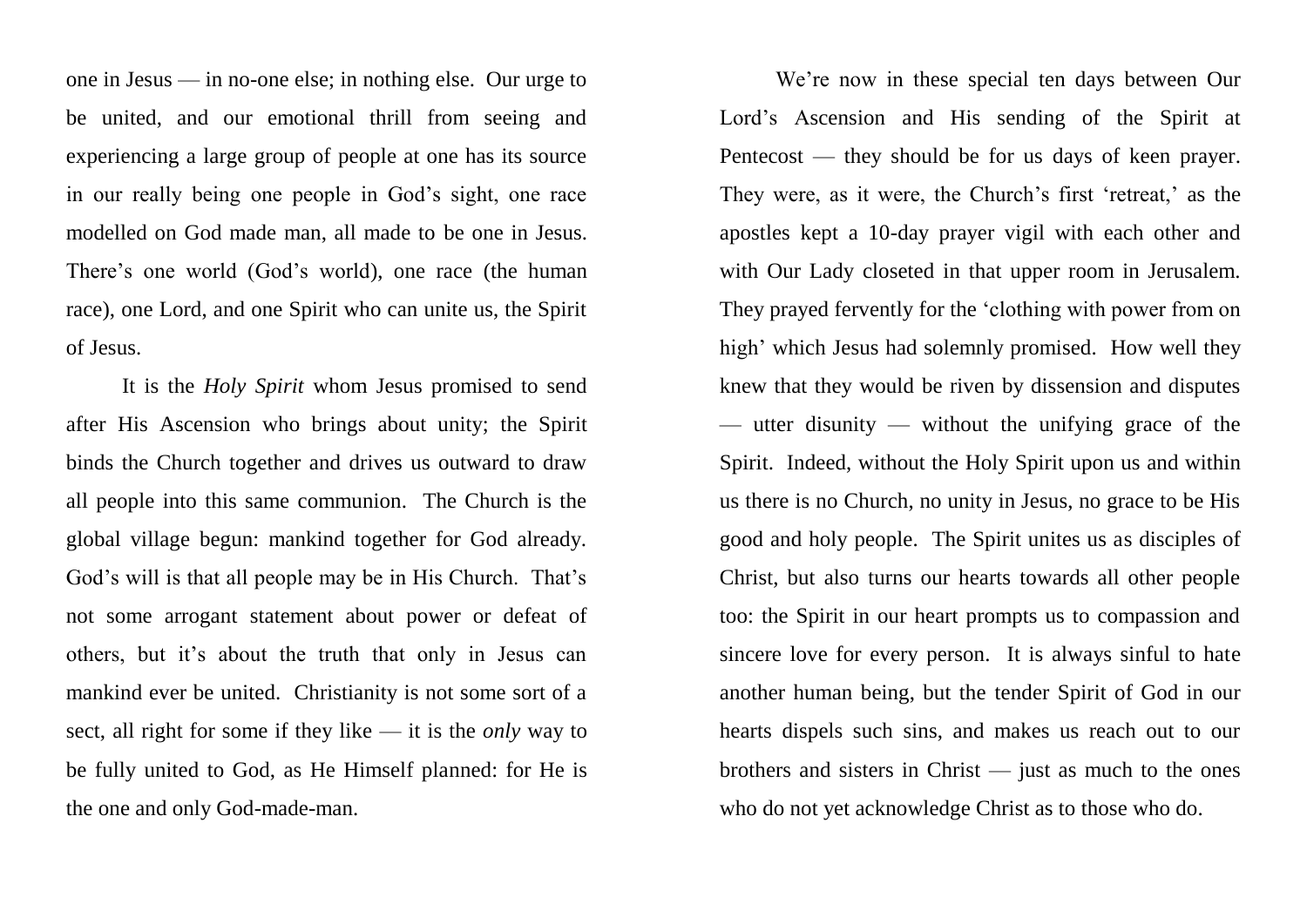And so, amongst the other intentions uppermost in our hearts these Ascension–Pentecost 'retreat days' — and among them we include of course our ongoing prayers for those of you still diligently studying, mid-exams, whilst others of your contemporaries might have finished and are already beginning to disperse … But, as I said, alongside such prayers which are most urgent (!), we also should be thinking about, and praying about, our unity of faith with others in Christ. I think that this early summer time is a good moment to be coming forward if you, or someone you know, wants to consider becoming a Catholic in the next year or so. I would dearly like to be able to chat to anyone who wants (or might want) to explore the Catholic faith in the coming months. For some of you, or for some of your friends, this could already be a thing already on your agenda — something pressing to consider, to explore and to seek God's blessed guidance in. For others of you it might not yet have occurred to you … but if you are a non-Catholic, baptized or unbaptized, now is surely a really good moment to pay it some real attention. And as a

Catholic community we should be praying for those of our acquaintance who have not yet sought full communion with us in the faith  $-$  and especially those already connected in some way with Newman House.

Jesus's insists that our own unity, our 'being together in faith' — in worship, charity and fraternity spills over automatically in convincing others. Are there many more poignant words in the Gospel than those uttered by Jesus at the Last Supper, as we heard: "*With Me in them, and you [Father] in Me, may they be so completely one that the world will realise that it was You who sent Me*." It is our unity, our living the faith in a united, convincing, joyous way, that will provide the greatest conviction to others that Christ *is* the Way! — the one and only Way. So, let's bear that in mind as we live out these latter days of Eastertide, and on into the summer.

Let's be there, for our friends and acquaintances let's pray for them, chat to them, answer their questions, talk to them about faith, especially those whose hearts God's Spirit is already moving to respond to His gentle